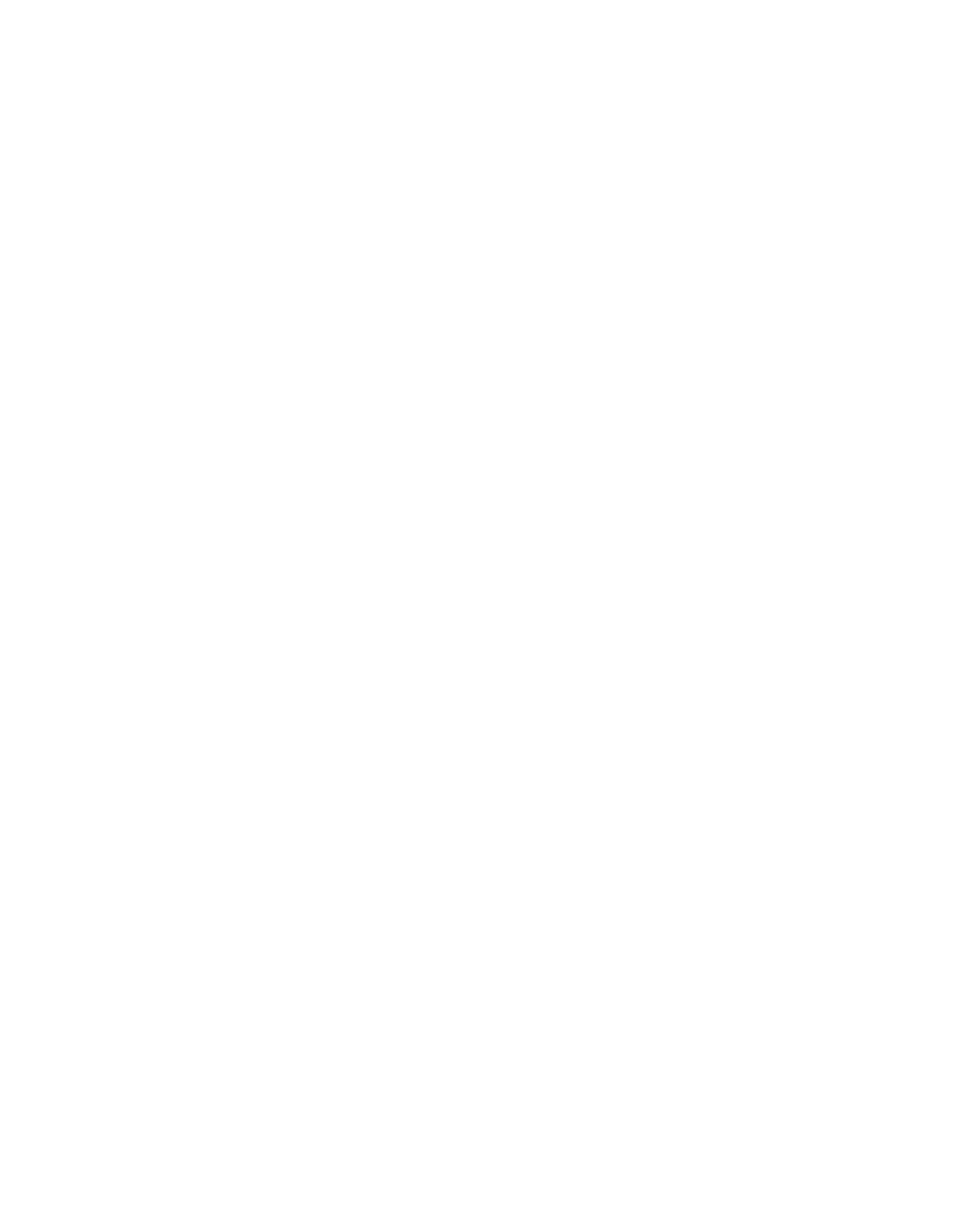

## **1 This Submission**

This Submission from Tilt Renewables is in relation to the Draft Rule Determination "Generator Technical Performance Standards" as published by the AEMC.

The document is structured around the Draft Rule published by the AEMC and considers the Draft Rule Determination, also published by the AEMC. Each clause commented on has two sub-sections:

- a Summary of Concerns detailing areas that Tilt Renewables thinks the AEMC should consider, and
- a Proposal of how the concerns could be alleviated.

## **2 General Comments**

Tilt Renewables supports the intention of ensuring the long term stability and security of the power system. Tilt Renewables notes that the required stability and security must be achieved whilst also considering the NEO, and is concerned that the wording in a number of clauses will act contrary to the NEO. In this submission, Tilt Renewables has attempted to explain its concerns and, for each concern raised, suggested a means to alleviate them.

## **3 S5.2.5.1 – Reactive power capability**

## **3.1 Summary of concerns**

## **(a) Minimum Access Standard**

The AEMC re‐wrote the *minimum access standard* (MAS) to be structure so that it mirrored the automatic access standard (AAS) but with no intended change in the meaning.<sup>1</sup> Tilt Renewables is concerned that the wording has unintentionally changed the meaning.

Under the existing MAS, it is possible for a connecting generator to have "no capability". That means a connecting generator may have a reactive capability of between 0.93 to 0.99 inductive and no capability to reach unity power factor (0 MVAr or no reactive power) or to operate capacitively. The draft MAS requires an amount of reactive power "…of at least the amount equal to zero" which would preclude the situation above as such a generator would not be able to achieve zero reactive power.

## **(b) Negotiated Access Standard**

The NAS states that when negotiating, the generator and the Network Service Provider:

must subject to any agreement under paragraph (d)(4), ensure that the *reactive power capability* of the *generating system* is sufficient to ensure that all relevant *system standards* are met before and after *credible contingency events* under normal and planned *outage* operating conditions of the *power system*, taking into account at least existing projects and *considered projects*;

Tilt Renewables is aware of the words "at least" (proceeding the words "existing projects and *considered projects*") being used by a TNSP to require reactive support at a level much higher than required by the

 <sup>1</sup> "Draft Rule Determination", p. 114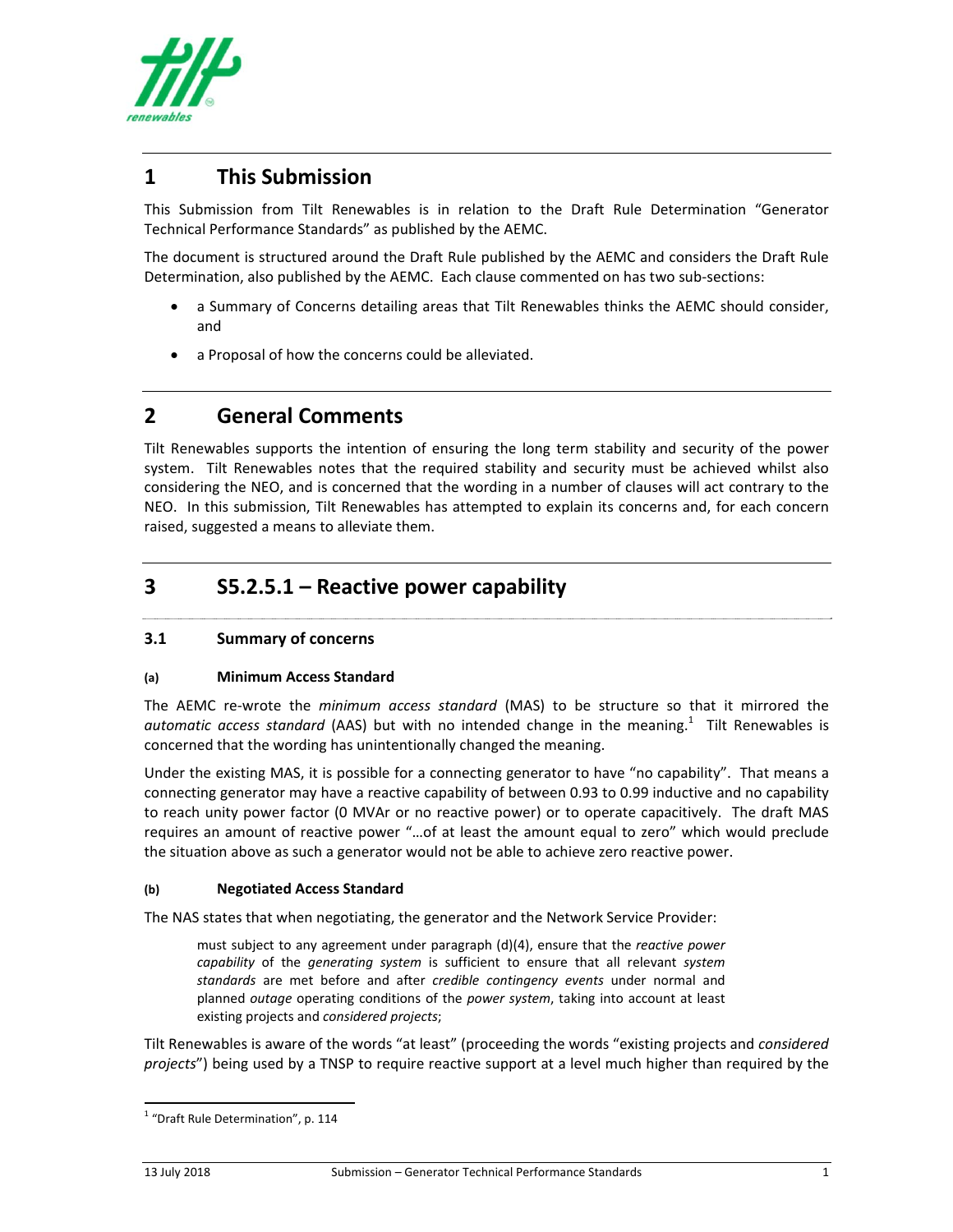

connecting generator because that TNSP was considering all future generation (both committed and as yet unplanned) that might one day be connected to the system.

The AEMC has stated that it considers "…that imposing costs or regulatory requirements on connecting generators in order to help facilitate future connections is contrary to the principles behind the transmission framework in operation in the NEM"<sup>2</sup>. Tilt Renewables considers that the TNSP's interpretation of the NAS is contrary to the AEMC's stated opinion and the NEO.

Tilt Renewables is willing to confidentially discuss this further with the AEMC if required.

Tilt Renewables recommends tightening up the language of this section so that negotiations can be confined to a reasonable time frame and not considering future generator connections. This will assist in connecting parties avoiding paying costs to facilitate future connections, meeting the NEO and the AEMC's stated position.

#### **3.2 Proposal**

Tilt Renewables proposes the following wording for S5.2.5.1(b):

(b) The *minimum access standard* is a *generating system* operating at any *voltage* at the *connection point* within the limits established under clause S5.1a.4 without a *contingency event* has no capability to supply or absorb *reactive power* continuously at its *connection point*.

Tilt Renewables proposes deleting the words "at least" from  $S5.2.5.1(c)(1)$ , resulting in the following wording:

(1) must, subject to any agreement under paragraph (d)(4), ensure that the *reactive power capability* of the *generating system* is sufficient to ensure that all relevant *system standards* are met before and after *credible contingency events* under normal and planned *outage* operating conditions of the *power system*, taking into account existing projects and *considered projects*.

# **4 S5.2.5.4 – Generating system response to voltage disturbances**

## **4.1 Summary of concerns**

Tilt Renewables considers that the proposed rule is contrary to the intent of the NER. The proposed rule seeks to change the AAS so that a connecting generator would need to ride through voltages in excess of the system standards. Below, Tilt Renewables demonstrates that the intent of the NER is that connecting parties should only be expected to maintain *continuous uninterrupted operation* when the system is operating within the system standards. Tilt Renewables also outlines below a specific concern with the drafting of this change.

The commission states that "… all generating systems need to be capable of continuous uninterrupted operation for voltage disturbances that can be reasonably expected to occur"<sup>3</sup>. That position is consistent with the intent of the NER and the NEO, as evidenced below.

Schedule S5.1.4 (describing the system standards) provides guidance on the voltage disturbances that can be reasonably expected to occur. It requires that a Transmission Network Service Providers (TNSP) "…must plan and design its transmission system and equipment for control of voltage such that the

<sup>&</sup>lt;sup>2</sup> "Draft Rule Determination", p. xiii<br><sup>3</sup> "Draft Rule Determination", section 10.4.7, p.209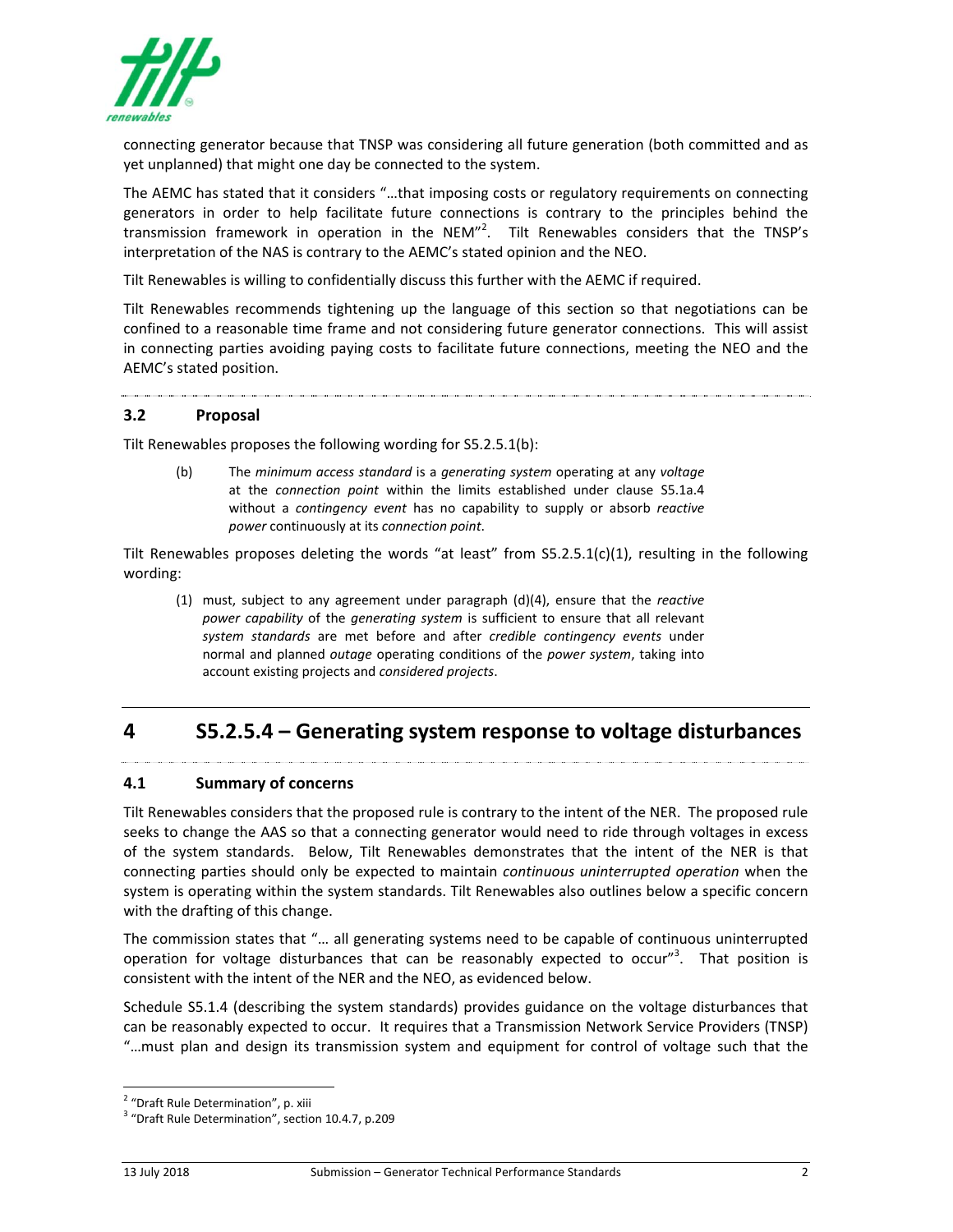

minimum steady state voltage magnitude, the maximum steady state voltage magnitude and variations in voltage magnitude are consistent with the levels stipulated in clause S5.1a.4 of the system standards". Essentially the system standards are what can and should be reasonably expected to occur. Tilt Renewables notes the use of the words "must" (not "may") and "stipulated" (not "recommended") in S5.1a.4, words that further emphasise that the system standards are to be reasonably expected. Tilt Renewables also notes that the requirement includes voltage variations (i.e. voltages due to disturbances), not just steady state compliance.

Other sections of the NER also require that the Automatic Access Standard (AAS) for S5.2.5.4 be set to the system standard, adding support to the contention that the intent of the NER is to impose *continuous uninterrupted operation* for levels up to the system standards and not beyond. For example, schedule S5.1.4(a) requires that the "…Network Service Provider must determine the automatic access standard for the voltage of supply at the connection point such that the voltage may vary in accordance with S5.1a.4 of the system standards", not in excess of S5.1a.4.

Schedule S5.1a.1(a) states that the system standards are necessary or desirable for the safe and reliable operation of the facilities of registered participants. Generators are registered participants and expect their connection points to provide a power system that would allow such safe and reliable operation whilst avoiding the imposition of undue costs (S5.1a.1(d)). By increasing the AAS for S5.2.5.4 beyond the system standards, the requirements for TNSPs maintaining system voltages have effectively been abrogated and the costs transferred to generators, contrary to the intent of the NER.

Tilt Renewables is very concerned that setting the AAS to exceed the system standards also flows down to any *negotiated access standard* (NAS). Any NAS requires that the AAS be met except where AEMO and the NSP agrees that the total reduction of generation as a result of such voltage excursion would not exceed 100 MW. Should the amount of generation in a region (or the level of the proposed generator itself) exceed 100 MW, the AAS voltages would apply and the connecting generator would need to design and pay for a system that can withstand voltages that would not be reasonably expected to occur as defined in the system standard.

Tilt Renewables recommends that the AAS be that for voltages in excess of 110%, a generator should ride through the system standards defined in clause S5.1a.4.

Tilt Renewables has a specific concern with the drafting in clause S5.2.5.4(a)1. The clause Requires that the generator maintain operation for 0.02 seconds for voltages over 130% of normal voltage. This is open ended and imprecise and could be interpreted to mean 130.1% or 150% or any other level in excess of 130%. Should the AEMC continue with its proposed changes to S5.2.5.4, the wording in S5.2.5.4(a)(1) needs to be made precise.

## **4.2 Proposal**

Tilt Renewables recommends that Network Service Providers continue to be responsible for the planning and design for voltage control. If they fail to do so, the AER may take action, or not, as it sees fit.

Tilt Renewables recommends that the wording for S5.2.5.4(a) be:

The *automatic access standard* is a *generating system* and each of its *generating units* must be capable of *continuous uninterrupted operation* where a *power system* disturbance causes the *voltage* at the *connection point* to vary within the following ranges:

- (1) over 110% for the durations after T(ov) permitted in the *system standards* for power frequency voltage defined in clause S5.1a.4;
- (2) 90% to 110% of *normal voltage* continuously;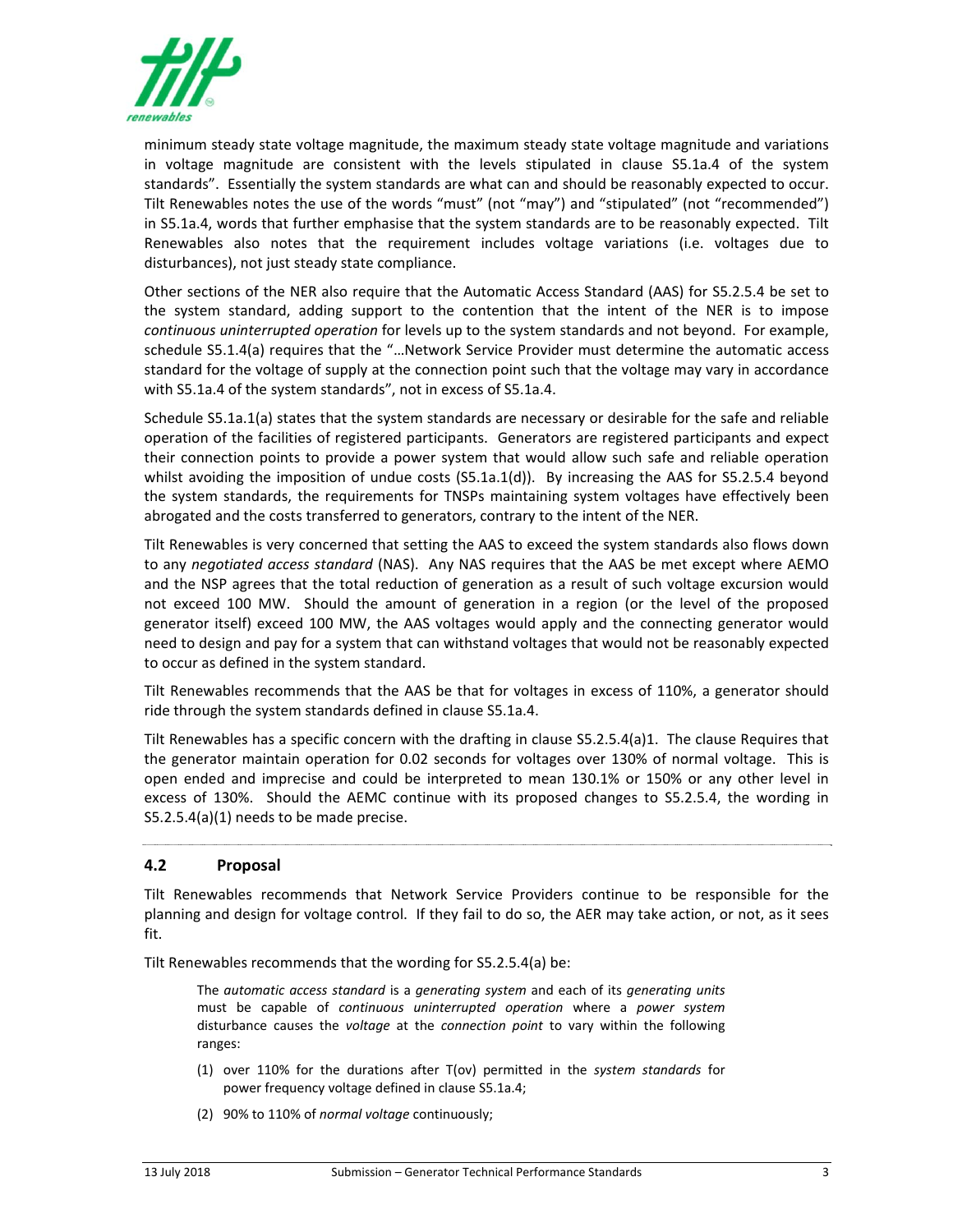

- (3) 80% to 90% of *normal voltage* for a period of at least 10 seconds after T(uv); and
- (4) 70% to 80% of *normal voltage* for a period of at least 2 seconds after T(uv),

Where T(ov) means the point in time when the *voltage* at the *connection point* first varied above 110% of *normal voltage* and T(uv) means the point in time when the *voltage* at the *connection point* first varied below 90% of *normal voltage*.

If the AEMC elects to continue with the changes proposed in its draft wording, Tilt Renewables recommends that the wording for S5.2.5.4(a)(1) has the word "over" deleted and the wording be:

(1) 130% of normal voltage for a period of at least 0.02 seconds after T(ov);

If the AEMC elects to continue with the changes proposed in its draft wording, Tilt Renewables recommends that the AEMC makes changes to S5.1.4(a) to ensure that it is consistent with the new intent and new S5.2.5.4 rule. As Tilt Renewables believes the draft rule is contrary to the intent of the NER, Tilt Renewables recommends the AEMC undertakes a comprehensive review of the NER to ensure that there are no further inconsistencies (such as that noted in S5.1.4(a)) as a result of changing the intent before it makes the rule final.

# **5 S5.2.5.5 – Generating system response to disturbances following contingency events**

#### **5.1 Summary of concerns**

#### **(a) Multiple disturbances**

Tilt Renewables agrees that it is important to understand how the power system will respond to multiple disturbances. However, Tilt Renewables considers that in attempting to deal with that issue the draft rule appears unmanageable.

Section 5.8 of the NER requires that a Registered Participant undertake commissioning tests to demonstrate that its plant complies with any relevant Australian Standards, the NER and its connection agreement. Tilt Renewables notes that it is not practical to test for such events as part of the commissioning phase and great reliance will be placed on models to demonstrate compliance. It is unlikely that a series of 15 repeated disturbances will occur within the lifetime of the plant so long‐term monitoring over its life would still not demonstrate compliance. This makes the Rule impractical to assess or police in practice.

The caveats that limit the impact of multiple disturbances will prove intractable to model and predict real behaviour of the connecting generators. In summarising the AAS, of the 15 disturbances:

- a) At most 2 may be 3 phase faults (or 1 if there is no automatic recloser and the voltage drops below 50%) [S5.2.5.5(b)(1A)(ii)],
- b) All other faults must be other than three phase [S5.2.5.5(b)(1A)(vi)],
- c) At most 1 disturbance is cleared by a breaker fail system [S5.2.5.5(b)(1A)(iii)],
- d) At most 6 may have the connection point voltage drop below 50% [S5.2.5.5(b)(1A)(i)],
- e) At most 1 may have the connection point voltage drop to between 70%‐90% [S5.2.5.5(b)(1A)(iv)], and
- f) Successive disturbances may occur with no break between them (0 ms)  $[55.2.5.5(b)(1A)(v)]$ .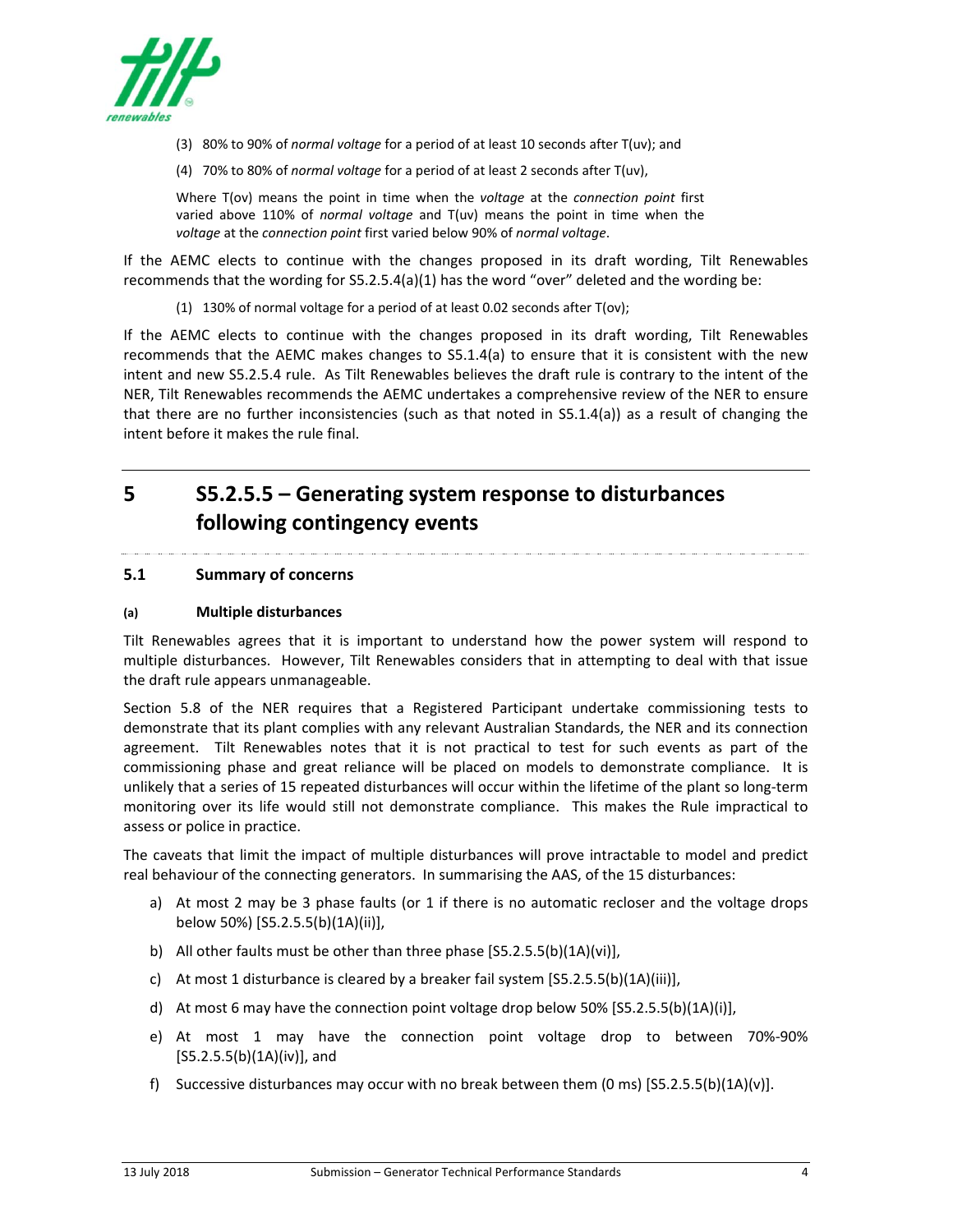

It is clear from the above that the clause intends to consider asymmetric faults (i.e. not three-phase faults). It is not uncommon during such faults for the voltage on each phase to be different. As an example, a remote single phase to earth fault could result with voltages such as:

- $V1 = 45\%,$
- $V2 = 68%$ , and
- $\bullet$  V3 = 73%

This one disturbance would have one voltage below 50%, one voltage between 50% and 70% and one voltage between 70% and 90%. As there is no physical concept of "averaging" the three phases in an asymmetric situation to come up with a single voltage level that could assign a fault to a single category, this event would increase the counter for BOTH items d) and item e) above.

If V2 had been 71%, the counter for e) would have reached 2 for a single fault, allowing the generator to disconnect immediately if it chose to after the first event (not after 15 events).

Tilt Renewables believes it is also conceivable that fifteen severe events could, if they were just right, need to be ridden through.

Tilt Renewables considers that there is such variability between possible "allowable" sequences of events that the rule will be quite random in its application and highly dependent on the manifestation of actual faults on the network.

Tilt Renewables also believes that the amount of modelling required to demonstrate compliance with this clause when trying to negotiate the performance standards is immense. Assessing "any combination of the events described in subparagraph (b)(1)" when the total number of disturbances is 15 results in an intractable number of studies. Even limiting it to 6 events for the MAS, the number of studies is unmanageable.

## **5.2 Proposal**

Tilt Renewables recommends that the multiple disturbance ride‐through be written as an equipment standard rather than as a network interaction standard. This would allow generator manufacturers to demonstrate that their product can withstand disturbances within a test environment before connection to the grid. This will provide significantly more confidence in the capability of the generator to the Network Service Providers compared with installing the generators and waiting for a multiplecontingency event. Tilt Renewables recognises that such a clause would need to be written with respect to the generator unit terminals rather than the connection point but considers that this more than compensated for by the simplicity of the wording. The wording also allows for on‐site testing should the generator turbine not be a type‐testable product.

Tilt Renewables proposes that S5.2.5.5(b)(1A) be written as:

- (1A) each *generating unit* must be designed and tested (either as a type test or a routine test) such that it can remain in *continuous uninterrupted operation* for a series of up to 15 voltage disturbances within a five minute period caused by faults applied at its terminals to simulate any combination of:
	- (i) a maximum of three phase faults,
	- (ii) two phase to ground,
	- (iii) phase to phase, and
	- (iv) phase to ground (maximum of 13),

where: